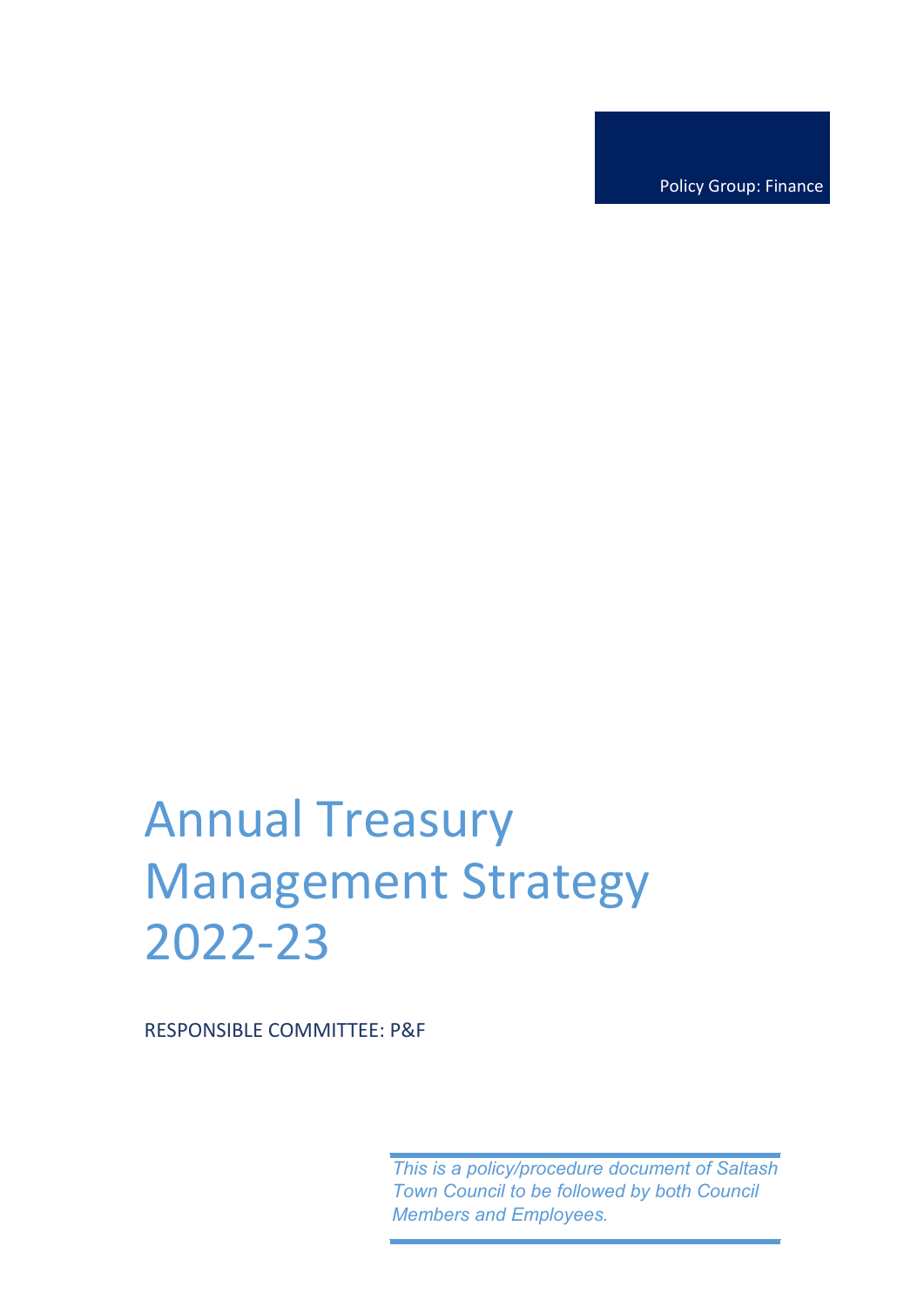| <b>Current Document Status</b>       |               |                    |               |  |
|--------------------------------------|---------------|--------------------|---------------|--|
| <b>Version</b>                       | 2022/23       | <b>Approved by</b> | <b>ATM</b>    |  |
| <b>Date</b>                          | February 2022 | <b>Date</b>        | 05.05.2022    |  |
| <b>Responsible</b><br><b>Officer</b> | <b>RFO</b>    | Minute no.         | 54/22/23f(ii) |  |
| <b>Next review date</b>              | February 2023 |                    |               |  |

| <b>Version History</b> |                |                      |                    |  |
|------------------------|----------------|----------------------|--------------------|--|
| <b>Date</b>            | <b>Version</b> | <b>Author/Editor</b> | <b>Notes</b>       |  |
| February 2020          | 2020-21        | SE/ajt               | Draft for approval |  |
| February 2021          | 2021-22        | <b>SE</b>            | Updated            |  |
| February 2022          | 2022-23        | <b>SE</b>            | Annual review      |  |
| May 2022               | 2022-23        | <b>AJT</b>           | Readopted          |  |

## **Document Retention Period** Until superseded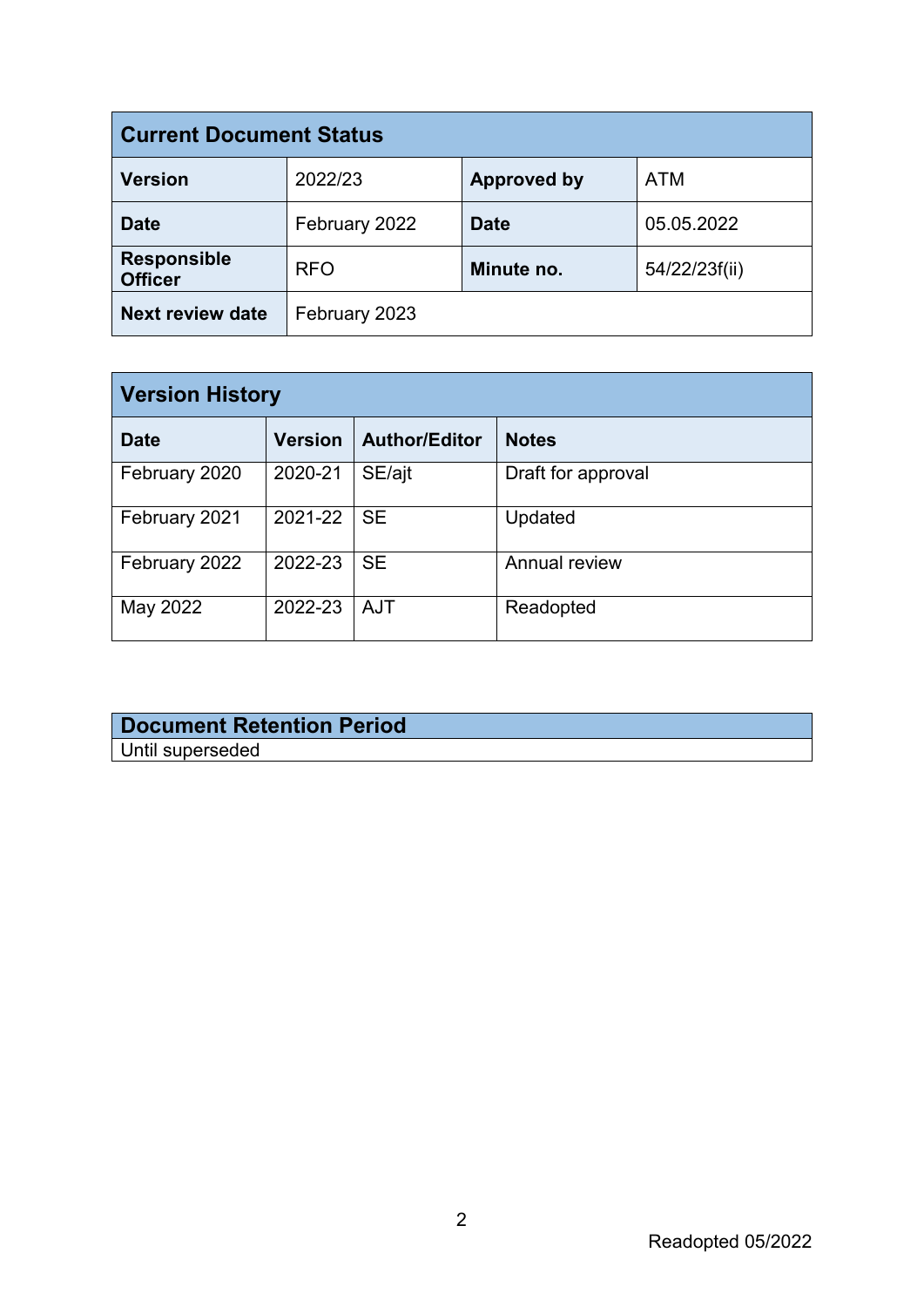# **SALTASH TOWN COUNCIL**

## **TREASURY MANAGEMENT STRATEGY**

#### **Overview**

This document gives guidance on borrowing and investments by Saltash Town Council in accordance with 'The Local Government Act 2003' It highlights that the Town Council is committed to professional Treasury Management practices to ensure that:

- Capital expenditure plans are affordable.
- All external borrowing and other long-term liabilities are within prudent and sustainable levels, and
- Treasury Management decisions are taken in accordance with good professional practice.

The CIPFA Treasury Management Cost of Practice defines Treasury Management as:

'The management of the organisation's borrowing, investments and cash flows, it's banking, money market and capital Market transactions; the effective control of the risks associated with those activities; and the pursuit of optimum performance consistent with those risks.'

# **ANNUAL INVESTMENT STRATEGY 2021/2022**

#### **1. INTRODUCTION**

- 1.1 Saltash Town Council (the Council) acknowledges the importance of prudently investing the surplus funds held on behalf of the community.
- 1.2 This strategy Complies (as appropriate) with legislation including the revised requirements set out in the Guidance on Local Government Investments issued by the Secretary of State for Housing Communities and Local Government in 2018 for periods after 1<sup>st</sup> April 2018.

In accordance with Section 15 (1) of the Local Government Act 2003 Act, the Council will have regard (a) to such guidance as the Secretary of State may issue, and (b) to such other guidance as the Secretary of State may by regulations specify.

The Local Government Act 2003 states that a local authority may invest:

- For any purpose relevant to its functions under any enactment
- For the purpose of prudent management of its financial affairs.
- 1.3 This Strategy complies with the requirements set out in:
	- The Department of Communities and Local Government Guidance on Local Government Investments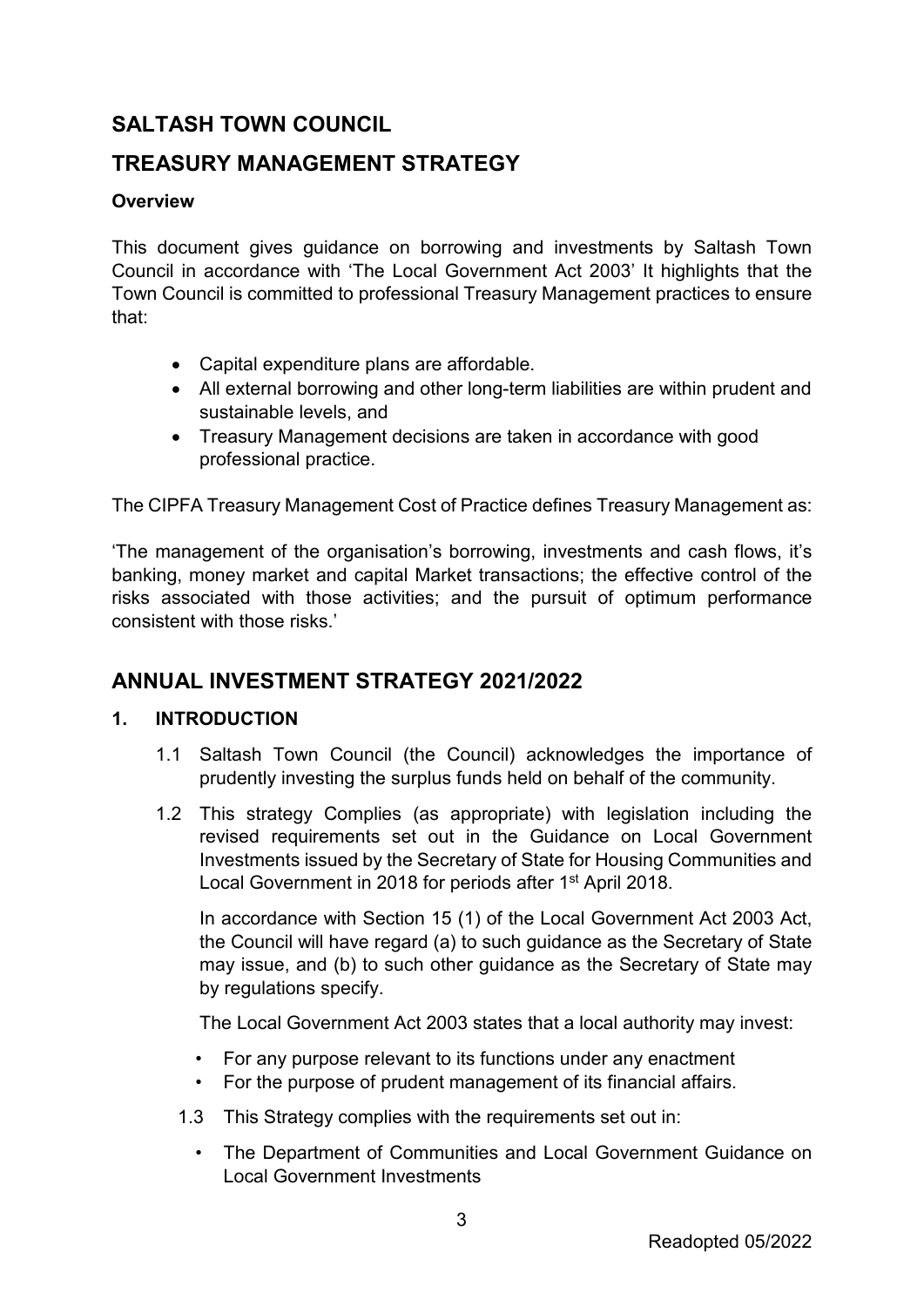- Section 15 (1) (a) of the Local Government Act 2003
- Guidance within Governance and Accountability for Local Councils

Investments are defined as all the financial assets of a local authority as well as other non-financial assets that the organisation holds primarily or partially to generate a profit.

## **2. POLICY**

2.1 This strategy establishes formal objectives, policies and practices and reporting arrangements for the effective management and control of the Council's treasury management activities and the associated risks and should be read in conjunction with the council's financial regulations.

## **3. INVESTMENT OBJECTIVES**

- 3.1 Both the CIPFA Code and the CLG Guidance require the Council to invest its funds prudently, and to have regard to the security (protecting the capital sum from loss) and liquidity (ensuring funds are easily available when required) of its investments before seeking the highest rate of return/yield.
- 3.2 The Council's objective when investing money is to strike an appropriate balance between risk and return, minimising the risk of incurring losses from defaults and the risk of receiving unsuitably low investment income. The Council will therefore aim to achieve the optimum return on its investments commensurate with appropriate levels of security and liquidity.
- 3.3 The Council's investment priorities therefore are, in order of importance:
	- the security of its reserves
	- the adequate liquidity of its investments
	- the return (yield) on investments.
- 3.4 All investments will be made in sterling.
- 3.5 The Department for Communities and Local Government maintains the borrowing of money purely to invest or to lend and make a return is unlawful and the Council will not engage in such activity. The Council will take account of and seek to invest, where appropriate, to support high social, environmental and other ethical standards.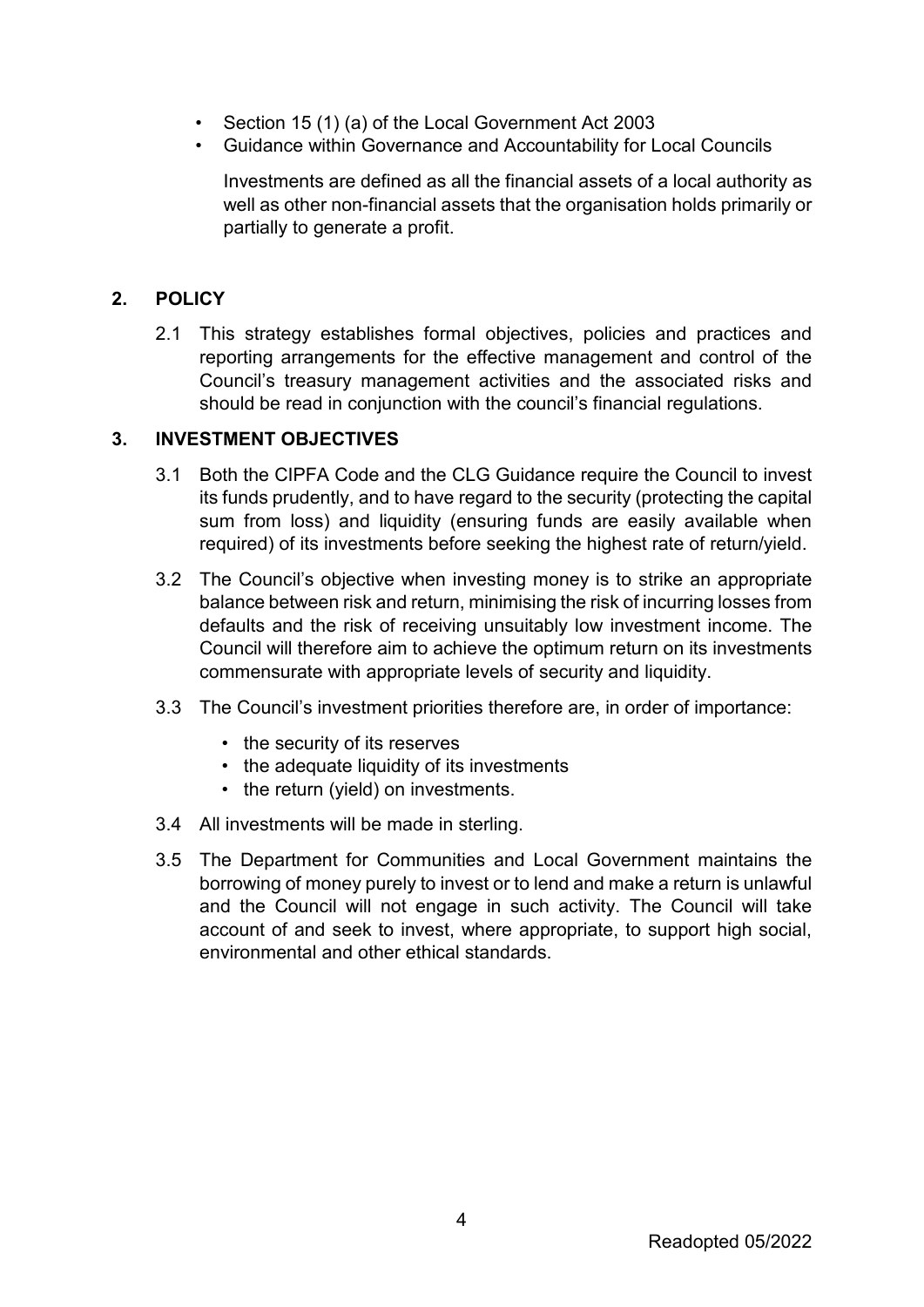3.6 Investment limits are set by reference to the lowest published long-term credit rating from Fitch Rating Ltd, Moody's Investors Service Ltd or Standard & Poor's.

Credit ratings are obtained and monitored by the Finance Officer who advises the Council on appropriate credit criteria and will also notify changes in credit ratings as they occur.

However, investment decisions are never made solely based on credit ratings, and all other relevant factors including external advice will be taken into account.

- 3.7 The Council may invest its surplus funds with any of the counterparty types below, subject to the cash limits (per counterparty) and time limits shown:
	- Call accounts which provide instant access, notice accounts and term deposits with UK banks and building societies on an unsecured basis\*: with a credit rating of A- (A minus) or higher: £1.5 million up to a maximum period of 1 year
	- Pooled Funds including Money Market Funds: £1.5 million per fund (note: these funds do not have a maturity date).

\*It should be noted that call/notice accounts and term deposits are not secured on the bank's or building society' assets. These investments are subject to the risk of credit loss via a bail-in should the banking regulator determine that the institution is failing or likely to fail.

- 3.8 Investments in pooled funds have the advantage of providing wide diversification of investment risks, coupled with the services of a professional fund manager in return for a fee. Short-term Money Market Funds offering same-day liquidity and very low or no volatility provide an alternative to instant access bank accounts.
- 3.9 The Council will monitor the risk of loss on investments by regularly reviewing credit ratings across the three main agencies. The Council will only invest with institutions deemed to be of 'high credit quality' based on rating agency information (see 4.1 below).
- 3.10 Where an entity has its credit rating downgraded so that it fails to meet the approved investment criteria then:
	- no new investments will be made
	- any existing investments that can be recalled or sold at no cost will be
	- full consideration will be given to the recall or sale of all other existing investments with the affect counterparty.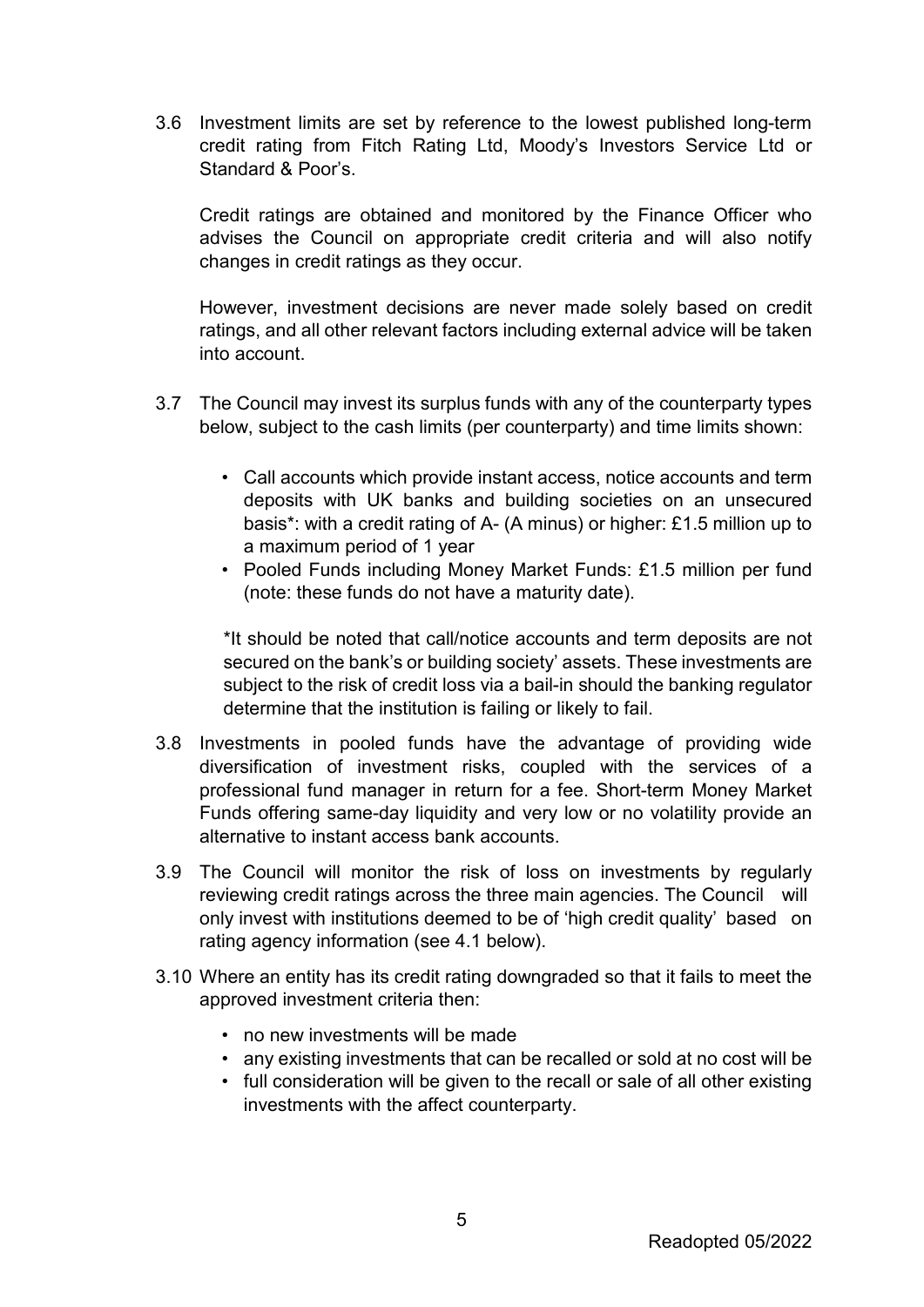- 3.11 The Council understands that credit ratings are good, but not perfect, predictors of investment default. Full regard will therefore be given to other information, including credit default swaps, financial statements, information on potential government support, and reports in the financial press. No investments will be made with an organisation if there are substantive doubts about its credit quality, even though it may meet credit rating criteria.
- 3.12 Investments will be spread over different providers in line with agreed limits in order to reduce counterparty risk.

#### **4. SPECIFIED INVESTMENTS**

- 4.1 The CLG Guidance defines specified investments as those:
	- denominated in pound sterling due to be repaid within 12 months of arrangement
	- not defined as capital expenditure by legislation, and
	- invested with one of
	- the UK Government
		- a UK local authority, parish council or community council, or
		- a body or investment scheme of 'high credit quality'
- 4.2 The Council defines 'high credit quality' organisations and securities as those having a credit rating of A- or higher that are domiciled in the UK or a foreign country with a sovereign rating of AA+ or higher. For money market funds and other pooled funds 'high credit quality' is defined as having credit rating of A- or higher.
- 4.3 Specified investments typically offer lower risk and higher liquidity. All investments made by the Council will be denominated in sterling and for no more than 12 months. Such short-term investments made with the UK Government, a local authority or a Town/Parish Council will be specified investments.
- 4.4 For the prudent management of its treasury balances, including maintaining sufficient levels of security and liquidity, the Council will place deposits with banks, building societies, local authorities and other public authorities/bodies.
- 4.5 The choice of institution and length of deposit will be at the discretion of the Policy and Finance Committee.
- 4.6 Saltash Town Council's current investments are with Barclays Bank, Nationwide, Cornwall Council and CCLA Public Sector Deposit Fund (see Appendix A). As part of the strategy investments are spread across different counterparties in order to reduce counterparty risk.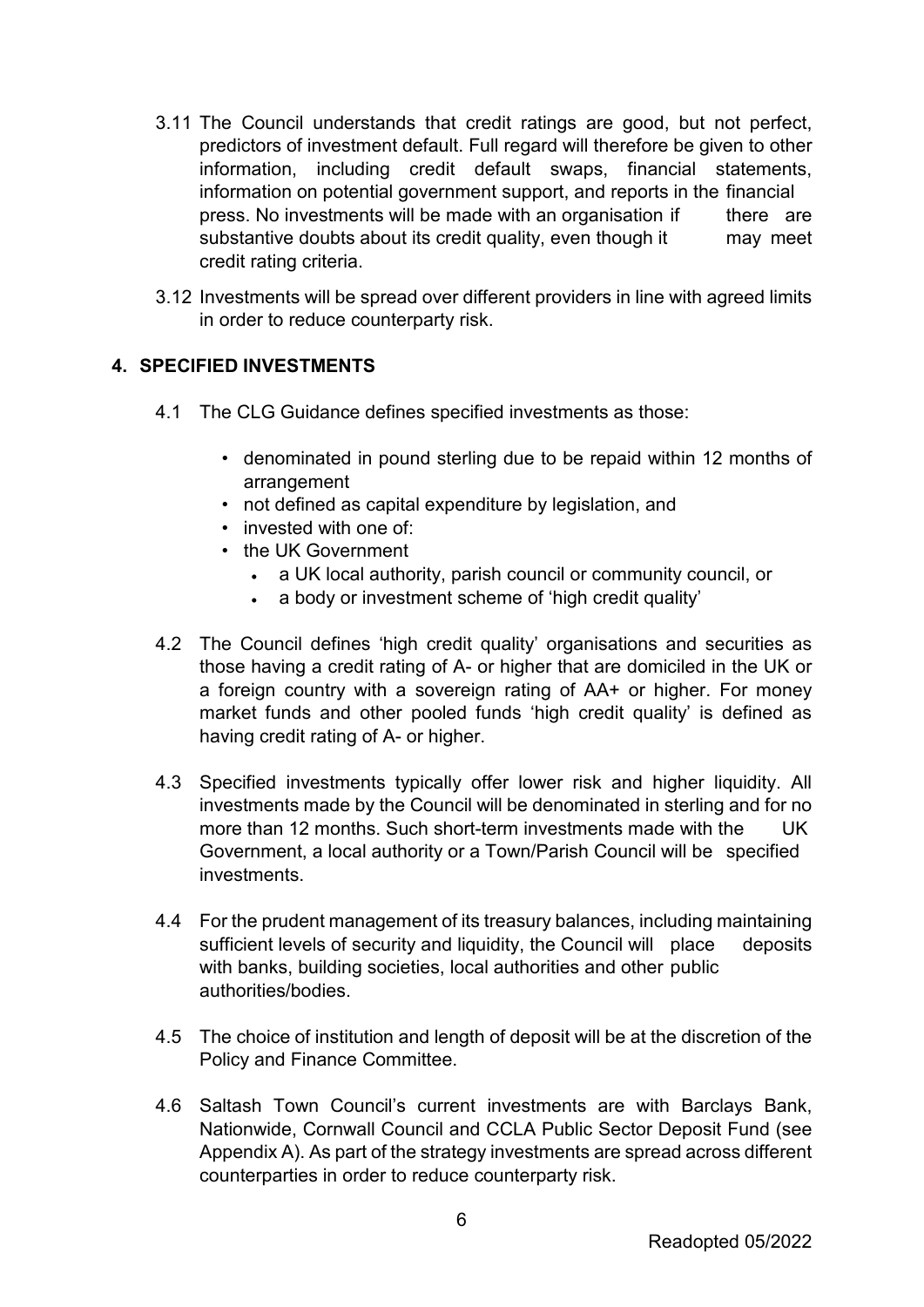4.7 Day-to-day banking is with Barclays Bank Plc. We hold around 5% of the annual operational expenditure in the current account for cash flow purposes.

#### **5. NON-SPECIFIED INVESTMENTS**

- 5.1 Any investment not meeting the definition of a specified investment is classed as non-specified. The Town Council does not intend to make any investments denominated in foreign currencies, nor any that are defined as capital expenditure by legislation, such as company shares.
- 5.2 Non-specified investment will therefore be limited to long-term investments (i.e. those that are due to mature 12 months or longer from the date of arrangement) and investments with bodies or schemes not meeting the definition of 'high credit quality'.

#### **6. NON-FINANCIAL INVESTMENTS**

6.1 Non-financial investments are non-financial assets that the organisation hold primarily of partially to generate a profit. The asset will normally be a physical asset that can be realised to recoup the capital invested.

The Town Council does plan to invest in non-financial assets in the foreseeable future.

#### **7. LIQUIDITY OF INVESTMENTS**

- 7.1 The Council uses cash flow forecasting to determine the maximum period for which funds may be prudently committed.
- 7.2 The Policy and Finance Committee will determine the maximum periods for which funds may prudently be committed so as not to unacceptably increase liquidity risk.
- 7.3 Investments will be regarded as commencing on the date the commitment to invest is entered into rather than the date on which the funds are paid over to the counterparty.

#### **8. LONG-TERM INVESTMENTS**

- 8.1 Long-term investments are defined in the DCLG Investment Guidance as those due to be repaid in over 12 months from arrangement.
- 8.2 The Council does not currently hold any long-term investments, and none are envisaged as being taken out during the financial year 2020/21.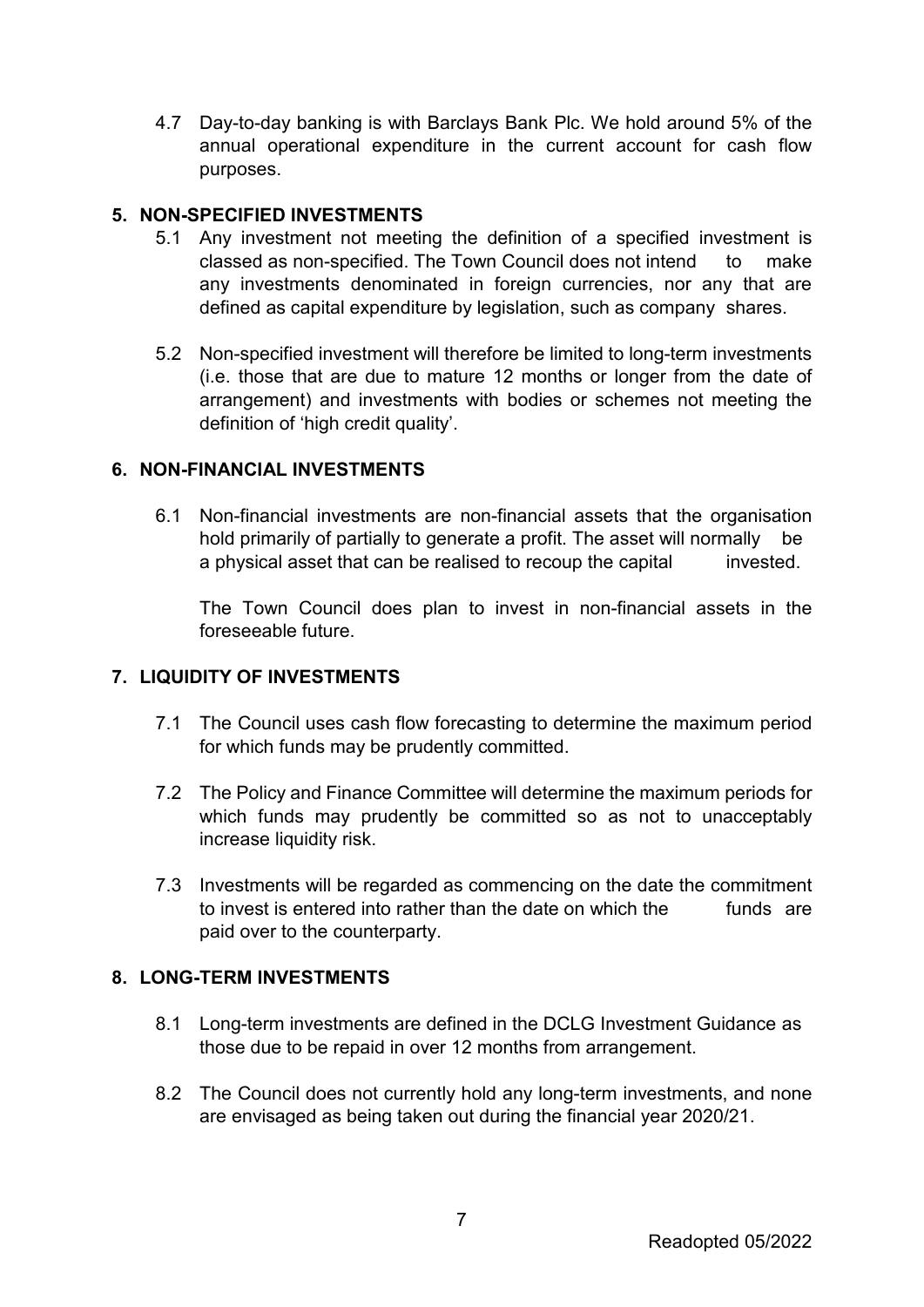#### **9. END OF YEAR INVESTMENT REPORT**

9.1 At the end of the financial year the Finance Officer will report on investment activity to the Policy and Finance Committee.

#### **10.REVIEW AND AMENDMENT OF REGULATIONS**

- 10.1 The Investment Strategy will be reviewed annually by the Policy and Finance Committee.
- 10.2 The Council reserves the right to make variations to the Investment Strategy at any time subject to the approval of Council. Any variations will be made available to the public.
- 10.3 The investment strategy must be approved by Policy and Finance Committee but may be varied from time to time as circumstances dictate.

#### **11.CAPACITY, SKILLS AND CULTURE**

- 11.1 The Council is committed to ensuring that those elected members and statutory officers involved in the investments decision making process have appropriate capacity, skills and information to enable them to take informed decisions as to whether to enter into a specific investment, to assess individual assessments in the context of the strategic objectives and risk profile of the Council and to enable them to understand how the quantum of these decision have change the overall risk exposure of the Council.
- 11.2 This will be achieved by:
	- Appropriate training of members and officers
	- Use of appropriate expert external advisors
	- Reporting to Council in the most open, clear, understandable and transparent way possible
	- The use of existing regular communication procedures between senior members and officers to facilitate constantly improved capacity, skills and information exchange.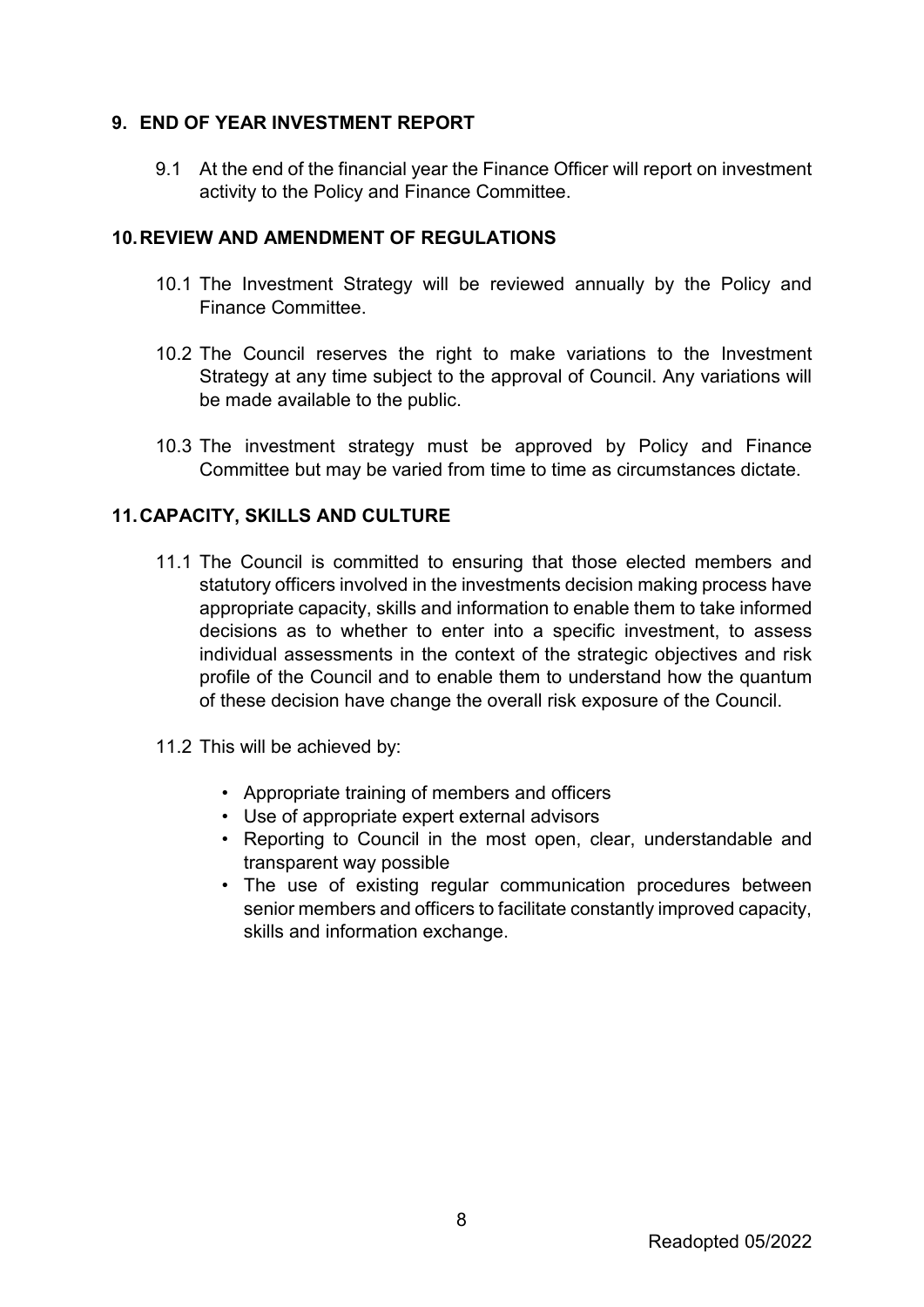# **SALTASH TOWN COUNCIL INVESTMENT STRATEGY 2021-22**

1. An annual cash flow forecast will be carried out to ascertain expenditure commitments for the coming year. The council is mindful of the need not to make the administration of investments too complex, especially when considering the low rates of return and the administration costs associated with managing multiple accounts and creating new accounts. The following have been identified using Moody's and Fitch ratings:

For 2022/23 the council will invest as much of its surplus funds in low risk products in order to achieve its investment objectives. All investments are held for treasury management purposes only.

The investments will be split between:

- Barclays Active Saver This is an instant access account for all dayto-day operational expenditure. The finance officer has delegated authority to make all necessary transfers between this account and the council's current account to meet day to day financial commitments of the council. All transfers get reported to Full Council on a monthly basis.
- Cornwall Council This is an instant access call account and with a slightly higher interest rate than the Barclays Active Saver. This is currently used to invest Earmarked Funds and Operational Funds until required. The council is currently undertaking large projects and will continue into 2022-23 and the liquidity of funds is therefore a higher priority than a return on investment especially when the differential in rates of interest are very modest.
- CCLA Public Sector Deposit Fund This account is an instant access but currently holds around 34% of the council's Contingency Funds and General Reserve funds total.
- Nationwide Business 95 Day Saver This account is on 95 Day Withdrawal Notice and holds around 66% of the council's Contingency Funds and General Reserve Funds total.
- 2. The Cornwall Council account has an investment limit of £1m. All other investments held with other banks or institution as detailed above have a maximum limit of £500,000.

This strategy will be made available on the Town Council's website.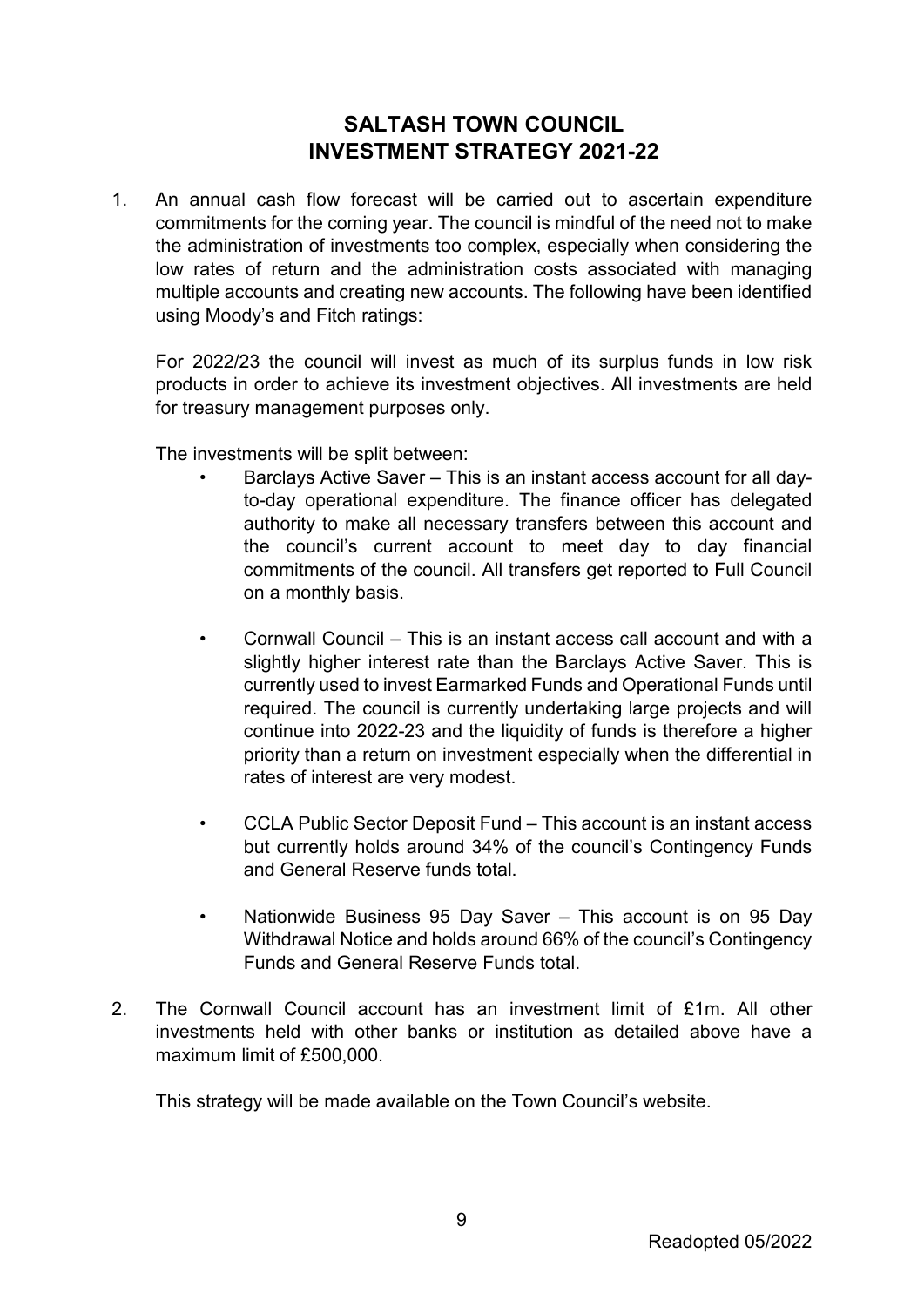#### **EXTERNAL BORROWING STRATEGY**

#### **1. INTRODUCTION**

The Town Council acknowledges the importance of borrowing funds and the financial impact on the Town Council and the local community. The council will agree borrowing for specific capital projects (as defined in section 16 of the 2003 Act) and gain approval for borrowing by sending an application to Cornwall Association of Local Councils (CALC) and the National Association of Local Councils (NALC). All borrowings must be approved by Full Council.

#### **2. PRINCIPLES**

Before a council can borrow a sum of money, it must first receive an approval to borrow (loan sanction) from the Secretary of State by way of the Ministry of Housing Communities and Local Government (MHCLG), unless it for a temporary loan or overdraft from a bank or otherwise of sums which the council may temporarily require to meet revenue expenditure.

The process to be followed and the criteria applied in deciding whether or not approval should be forthcoming, are detailed in the Guide to Parish and Town Council Borrowing in England, jointly published by MHCLG and NALC.

The Council is only authorised to borrow a maximum of £500,000 in any – single financial year for any single purpose.

The Town Council will ensure the following criteria when considering requesting a borrowing approval:

- The borrowing should be only used for the purpose of Capital expenditure as defined in Section 16 of the Local Government Act 2003.
- The borrowing amount should not be less than £5 multiplied by the number of local government electors in the area of the Town Council of the first day on the current financial year (1st April)
- Any unallocated balances including, where appropriate capital receipts beyond those required for the prudent financial management of the Town Council, should be used in the project for which the borrowing is required.
- The Town Council should have a realistic budget for the servicing and repayment of the debt, taking into account the future effect on the Town Council's precept and cash flow.
- The Town Council must not mortgage or change any of its property as security for money borrowed.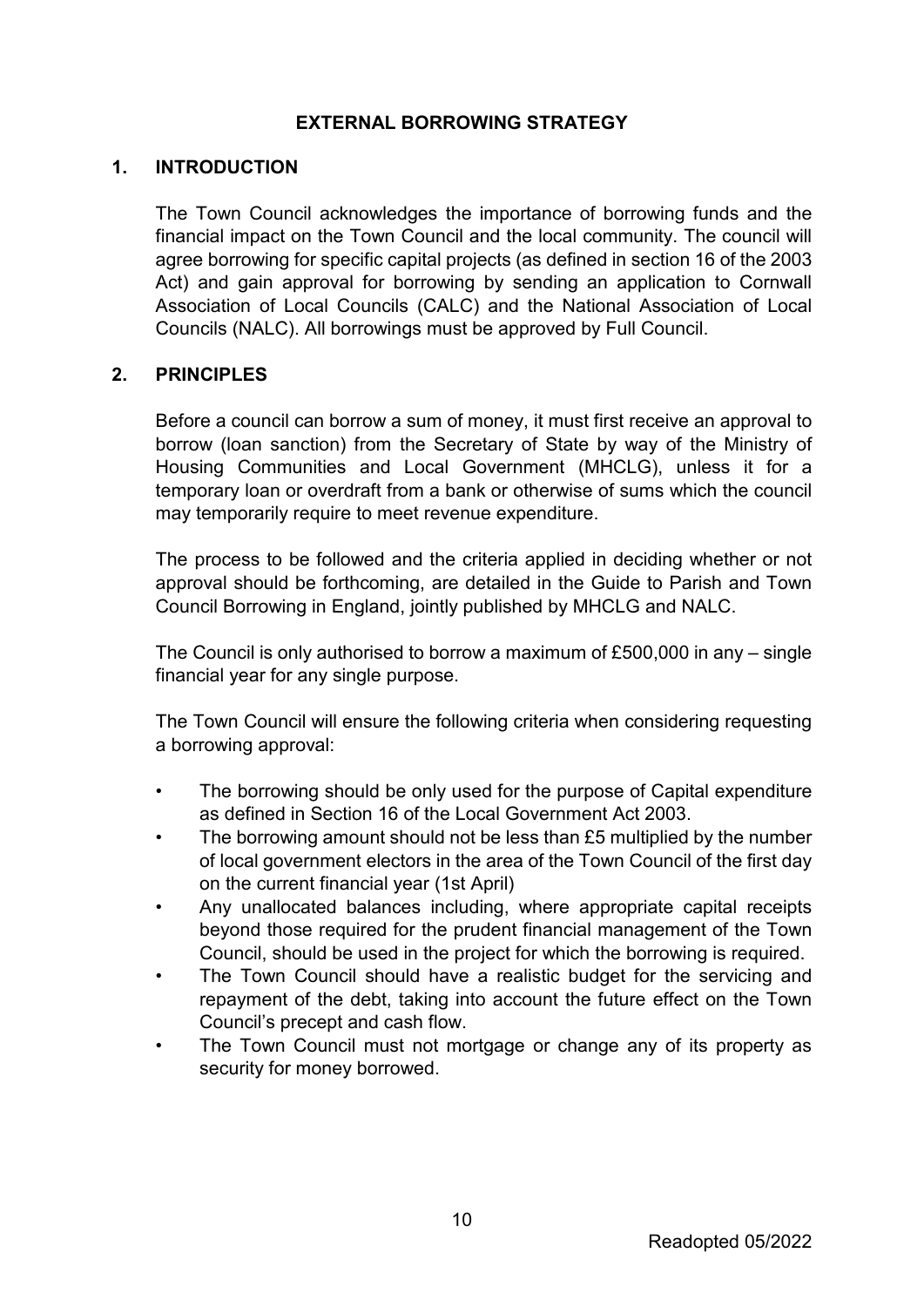#### **3. INTEREST RATES**

The council will look around for the best possible terms when borrowing but will usually use the Public Works Loan Board (PWLB).

The council feels the fixed term rates offered by the PWLB are relatively cheap and the PWLB loans are most likely to offer stability for the financial planning of the council.

#### **4. PERIOD OF LOAN**

The Town Council will determine the period of each loan which should not exceed the period for which the expenditure is forecast to provide benefit to the Town Council i.e. useful life of the asset.

The maximum period will begin on the date on which the money is borrowed and will be:

- 50 years for acquisition of, or work on or to, land, buildings, roads or structures or
- 10 years in all other cases.

#### **5. CURRENT EXTERNAL BORROWING**

The Town Council currently has one loan of £250,000 which commenced 30<sup>th</sup> July 2010 over 15 years with the Public Works Loan Board (PWLB) for Churchtown Cemetery.

#### **6. FURTHER ANTICIPATED BORROWING**

The Town Council currently has an application for a further loan of £200,000 with the Public Works Loan Board (PWLB) for the Library refurbishment.